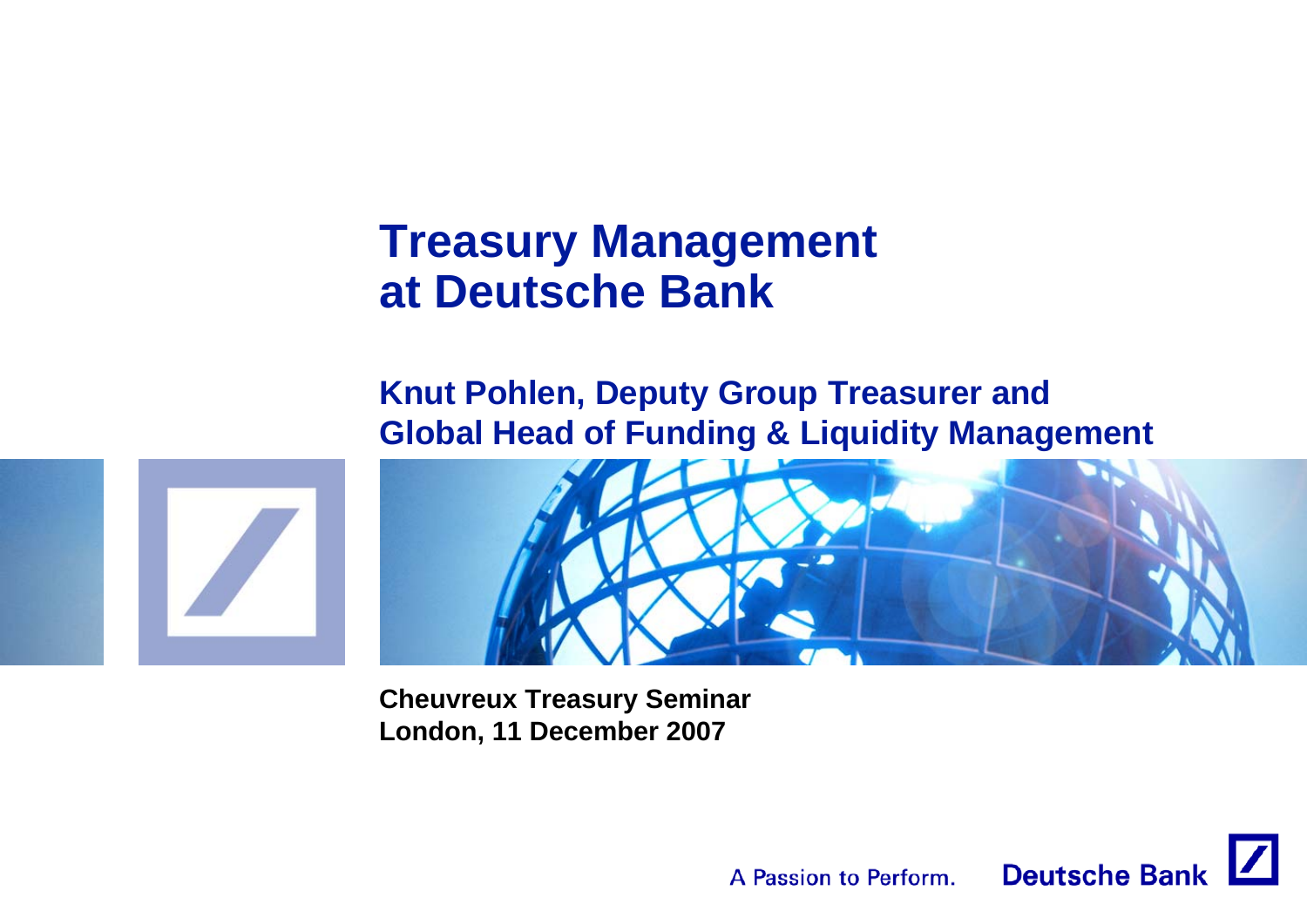

| 1   Organizational set-up        |
|----------------------------------|
| 2   Asset & liability management |
| 3   Funding strategy             |
| <b>Summary</b>                   |

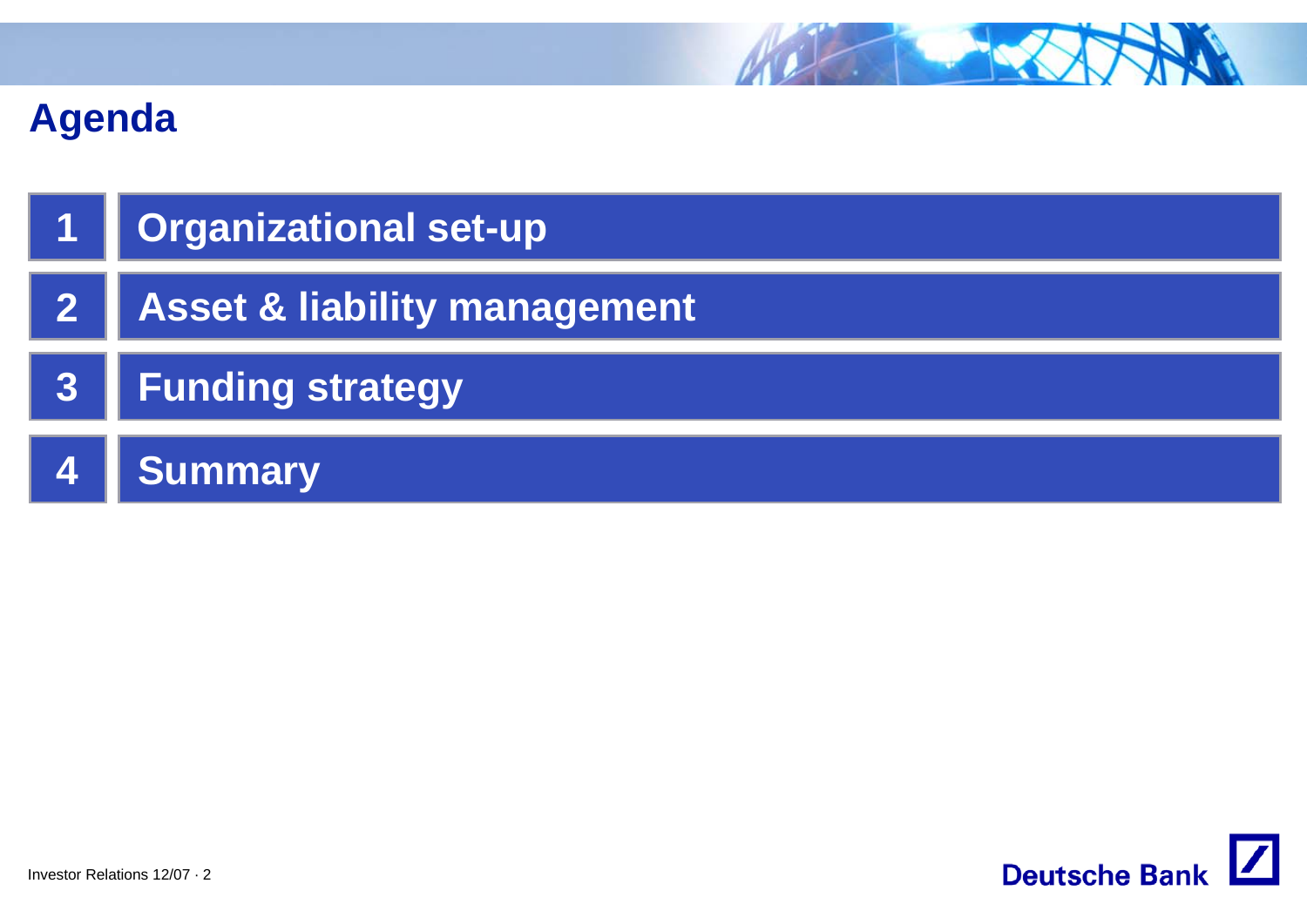

| $\vert$ 1 $\vert$ | Organizational set-up            |
|-------------------|----------------------------------|
|                   | 2   Asset & liability management |
|                   | 3   Funding strategy             |
|                   | 4 Summary                        |

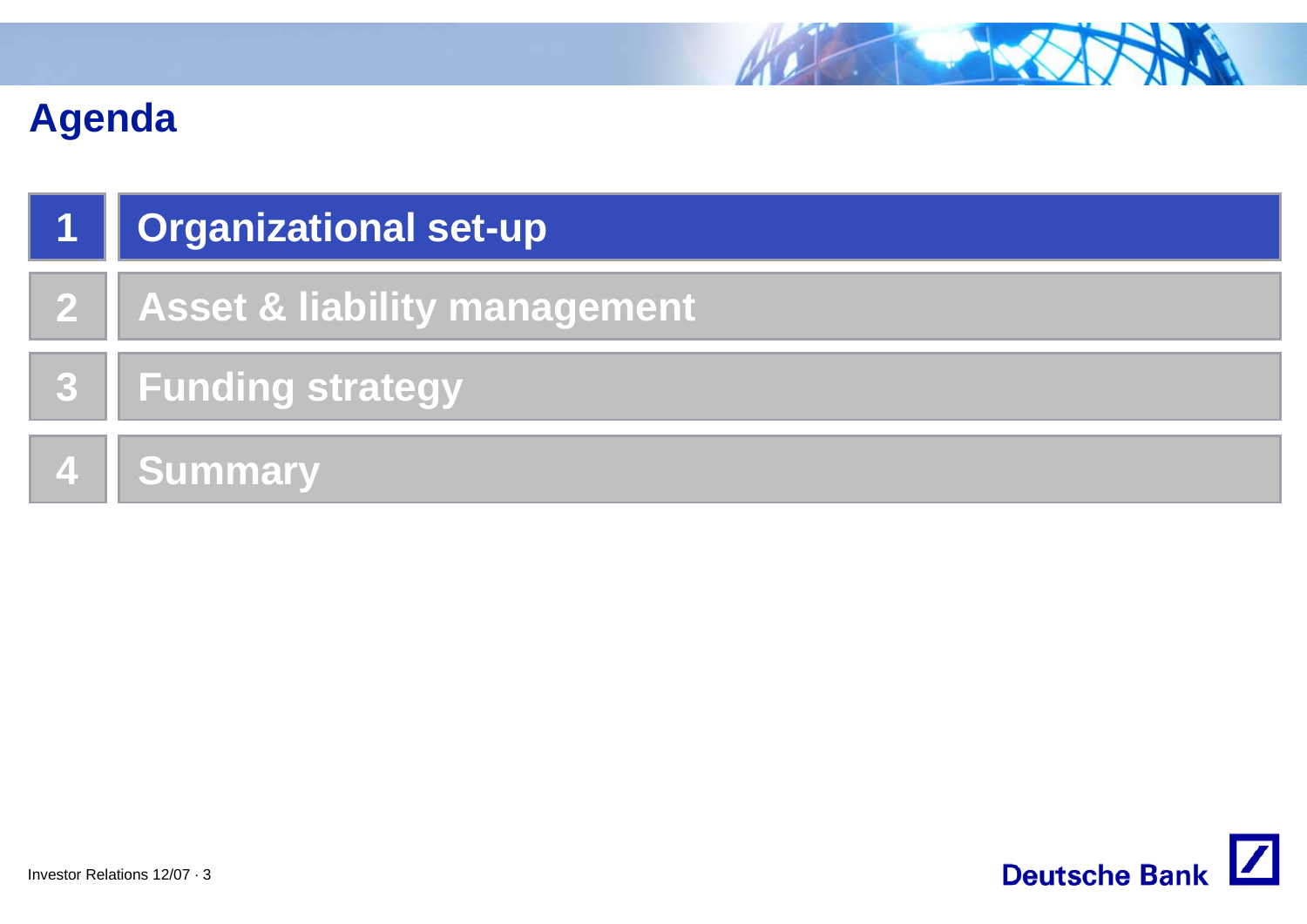### **Organizational set-up**



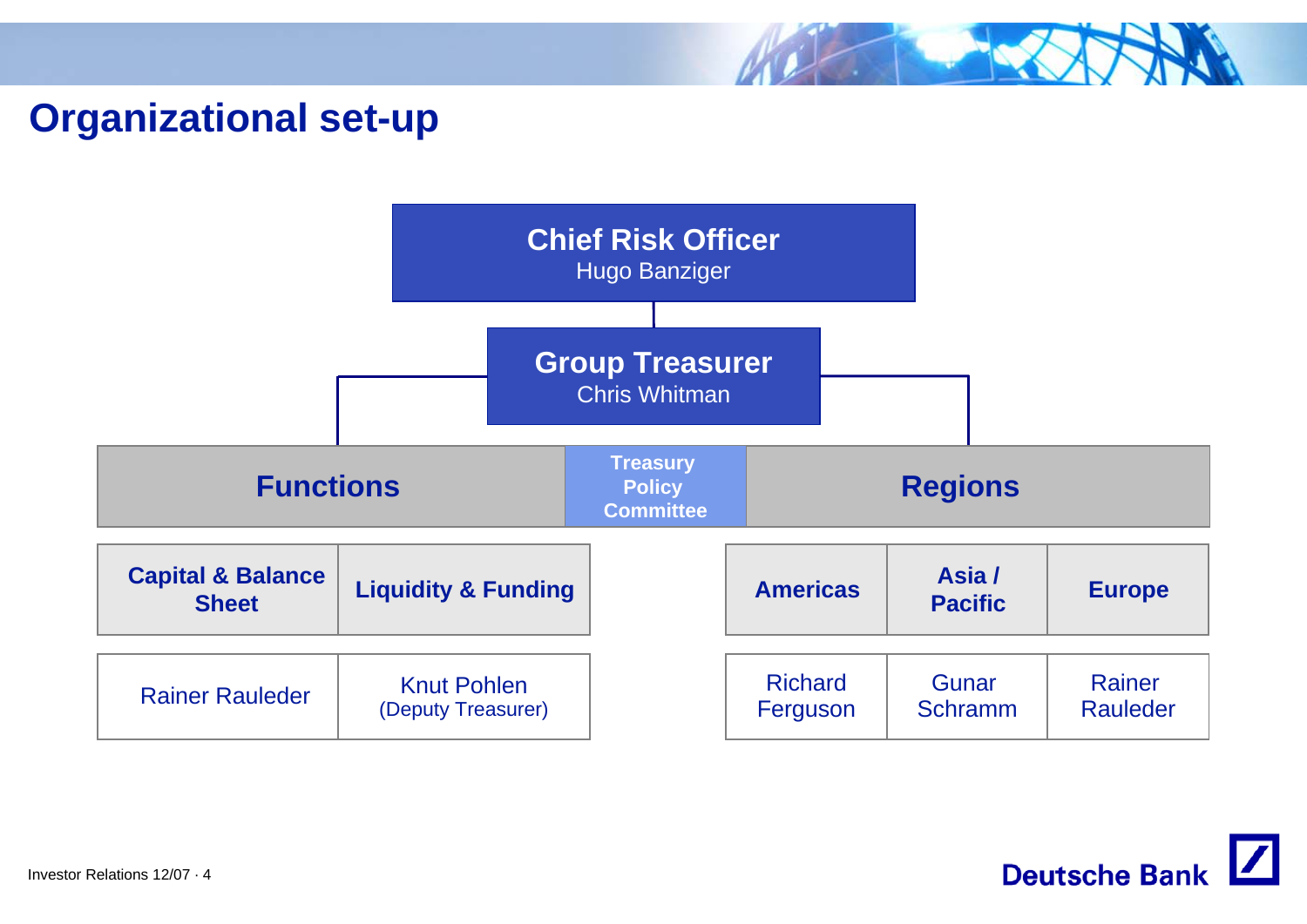### **Treasury & Capital Management fully integrated into corporate governance process**

| <b>Functional Committees</b>                                                                       |                                                     |                              |                   | <b>Group-wide</b>                                     |                          |
|----------------------------------------------------------------------------------------------------|-----------------------------------------------------|------------------------------|-------------------|-------------------------------------------------------|--------------------------|
| <b>Finance</b>                                                                                     | <b>Capital and Risk</b><br><b>Compliance</b>        |                              |                   | functional                                            |                          |
| <b>Human Resources</b>                                                                             | <b>Risk Executive</b><br><b>IT &amp; Operations</b> |                              | <b>Investment</b> | committees                                            |                          |
| <b>Management Board</b><br><b>Group Executive Committee</b><br>(includes Business Heads & Regions) |                                                     |                              |                   |                                                       |                          |
| <b>Divisional Committees</b>                                                                       |                                                     |                              |                   |                                                       |                          |
| <b>Corporate and</b><br><b>Investment Bank</b>                                                     |                                                     | <b>Corporate Investments</b> |                   | <b>Private Clients and Asset</b><br><b>Management</b> |                          |
| <b>Regional Committees</b><br>(includes Regional Capital & Liquidity Risk Mgmt.)                   |                                                     |                              |                   | <b>Regional</b>                                       |                          |
| <b>Operating</b>                                                                                   |                                                     | <b>Executive</b>             |                   | <b>Legal Entity</b>                                   | management<br>committees |

**indicates Treasury & Capital Mgmt involvement and discussion/ decision on issues directly impacting the capital base**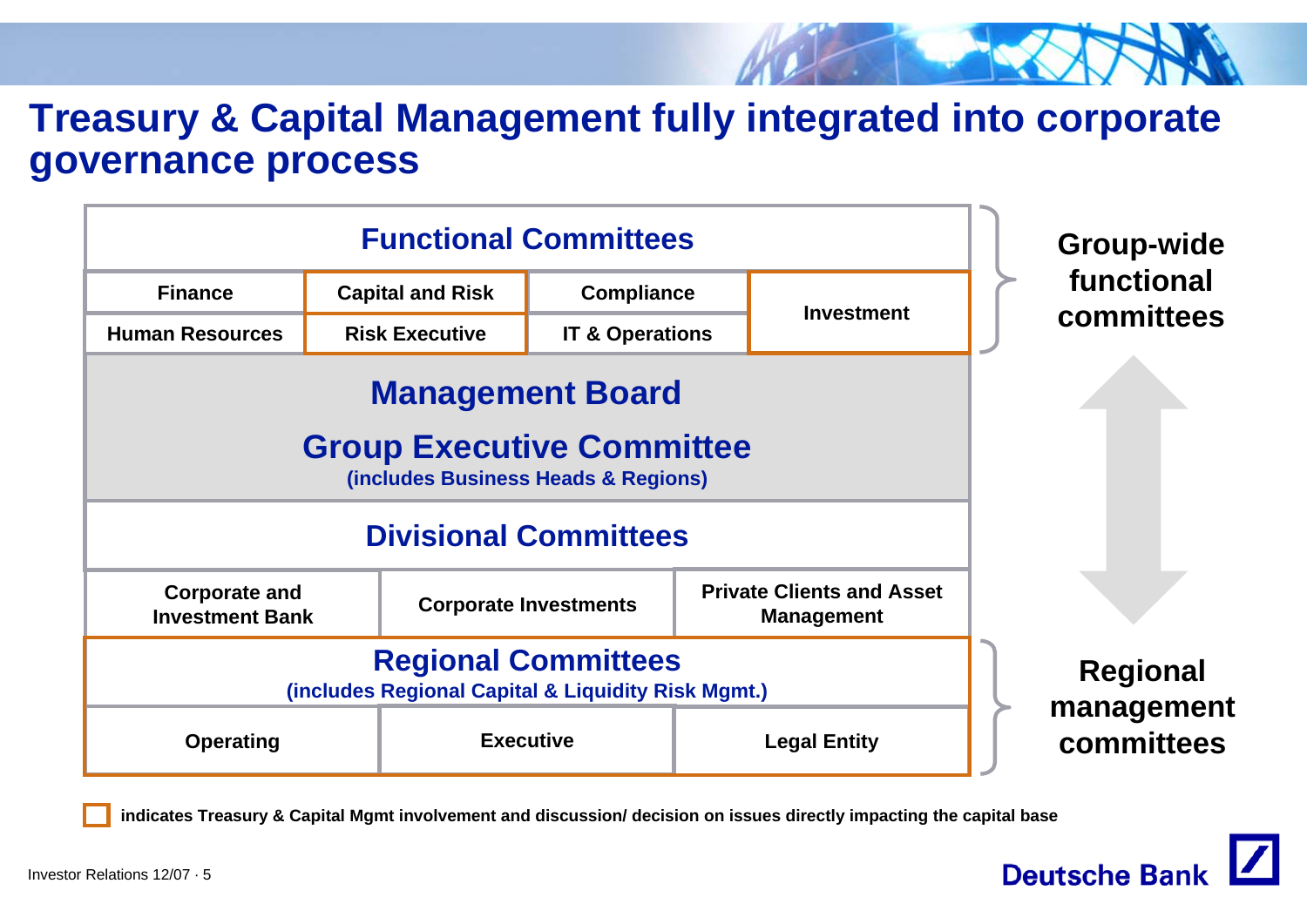## **Strategic functions in Treasury & Capital Management**

#### **Capital & Balance Sheet Management** Regulatory, economic, and shareholder dimension of capital Group-wide and local management RWA/ Balance Sheet planning [no interest rate risk mgmt] FX Hedging of Capital, Share Buybacks, Capital Allocation, Investment Committee, Pension Fund Mgmt **Liquidity Management**  $\blacktriangleright$  Liquidity Risk Management to safeguard the ability of the bank to meet all payment obligations when they come due  $\triangleright$  Framework to identify, measure, monitor, and control liquidity risk under normal market conditions and under stress $\triangleright$  Liquidity Toolbox, Transfer Pricing, Interbranch Funding & Country Risk Limitation **Funding / Issuance Management** ¾ Global funding requirements and liquidity risk appetite guide the issuance activities of Deutsche Bank liability products  $\blacktriangleright$  One credit to all markets, public or private, and across all currencies $\blacktriangleright$  Senior Benchmark & Innovative Structured Issuance, Issue of Contingent Capital & Regulatory Capital Instruments **+**



¾

¾

¾

 $\blacktriangleright$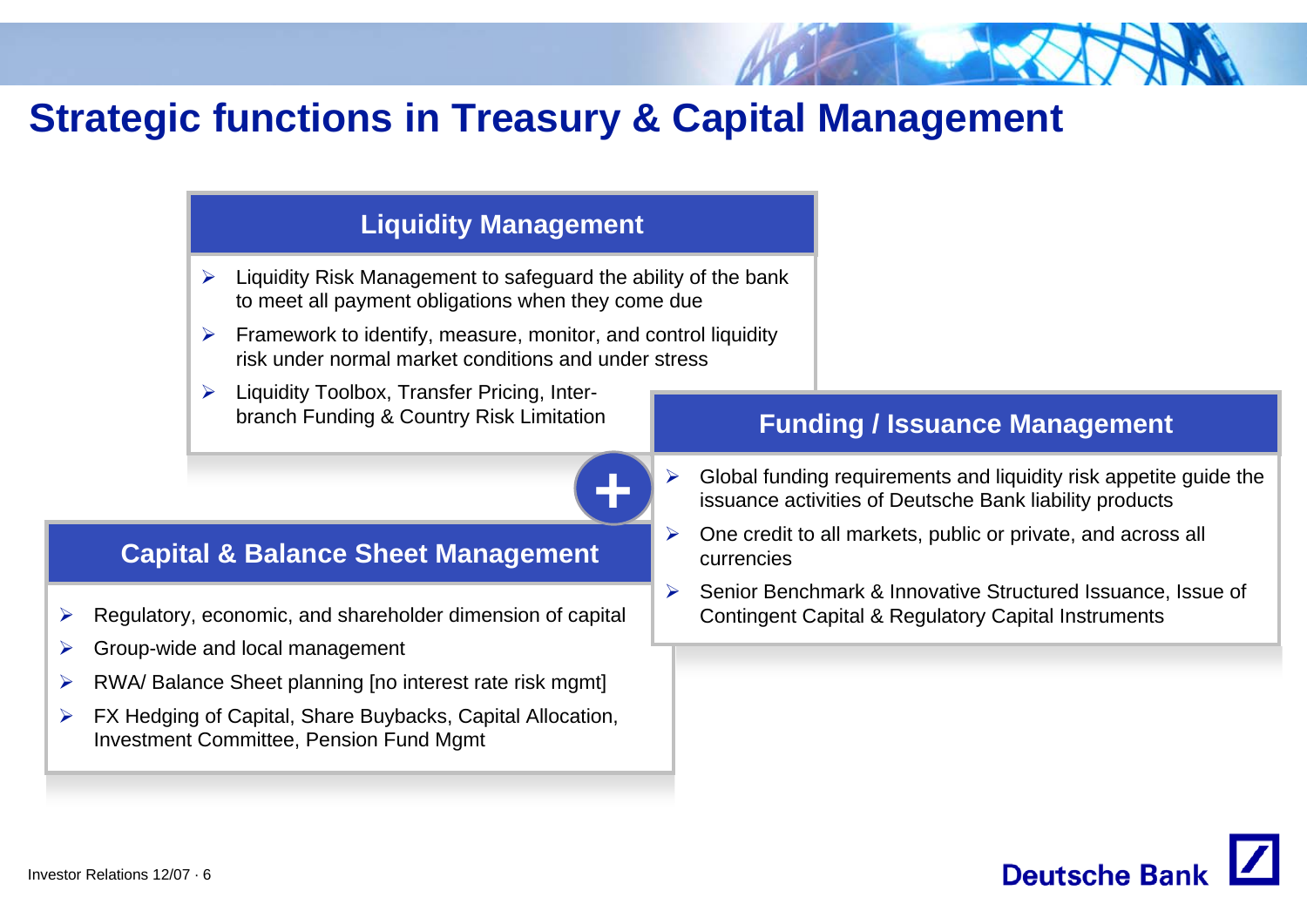

|                | <b>Organizational set-up</b> |
|----------------|------------------------------|
| $\boxed{2}$    | Asset & liability management |
|                | 3   Funding strategy         |
| $\overline{4}$ | <b>Summary</b>               |

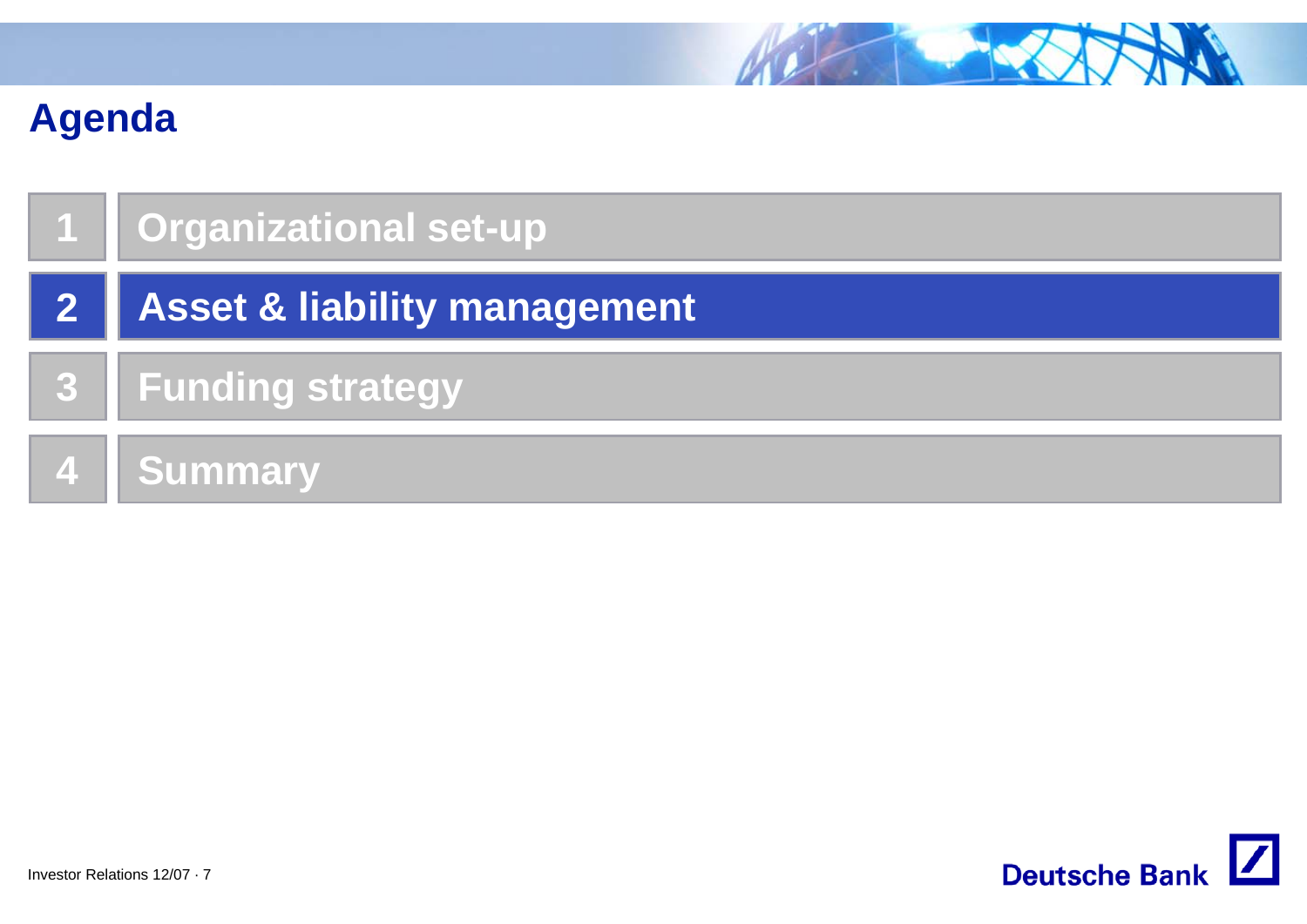

### **Treasury and Global Markets – partnering on various fields**

| <b>Treasury</b>                                             | <b>Global Markets</b>                          |
|-------------------------------------------------------------|------------------------------------------------|
| <b>Banking book risk</b>                                    | <b>Transferred into trading books</b>          |
| <b>Issuance of senior &amp; junior instrum.</b>             | <b>GM Global Capital Markets</b>               |
| <b>Securitizations /</b><br><b>Secondary market trading</b> | <b>GM Global Credit Trading</b>                |
| <b>Share buybacks</b>                                       | <b>GM Equities</b>                             |
| <b>FX hedging of capital</b>                                | <b>GM Global FX / Structured Capital Mkts.</b> |

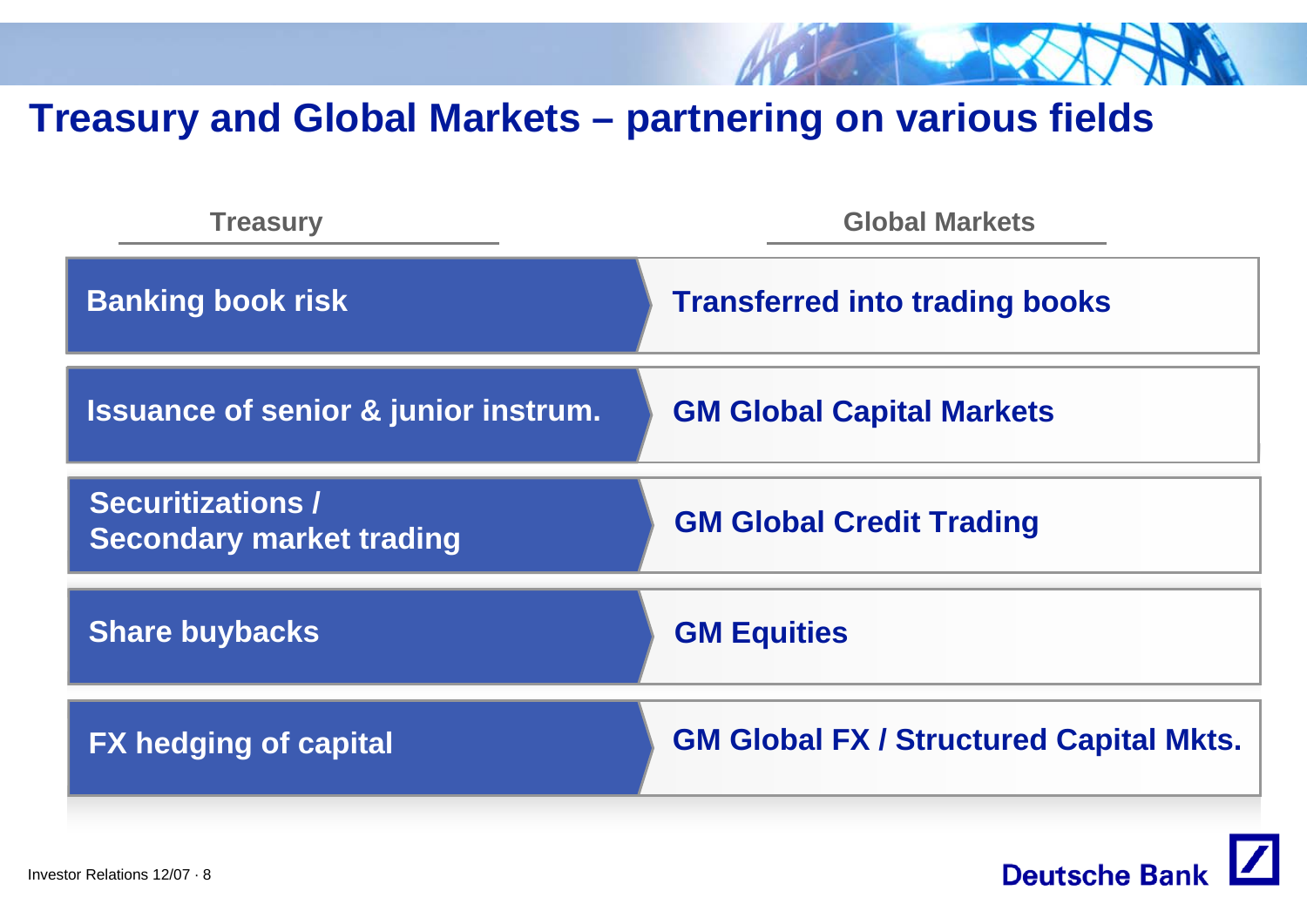### **Deposit bucketing as effective asset & liability management tool**

- Empirical stability of retail core deposits serves as natural hedge for interest rate & liquidity risk of retail loans
- **Duration of deposit bucketing to reflect** correlation of customer rates to market rates
- Matching duration reduces structural hedging costs and results in stable income margins
- Any residual interest rate risk is hedged
- $\frac{1}{2}$  Virtually no interest rate risk in banking book



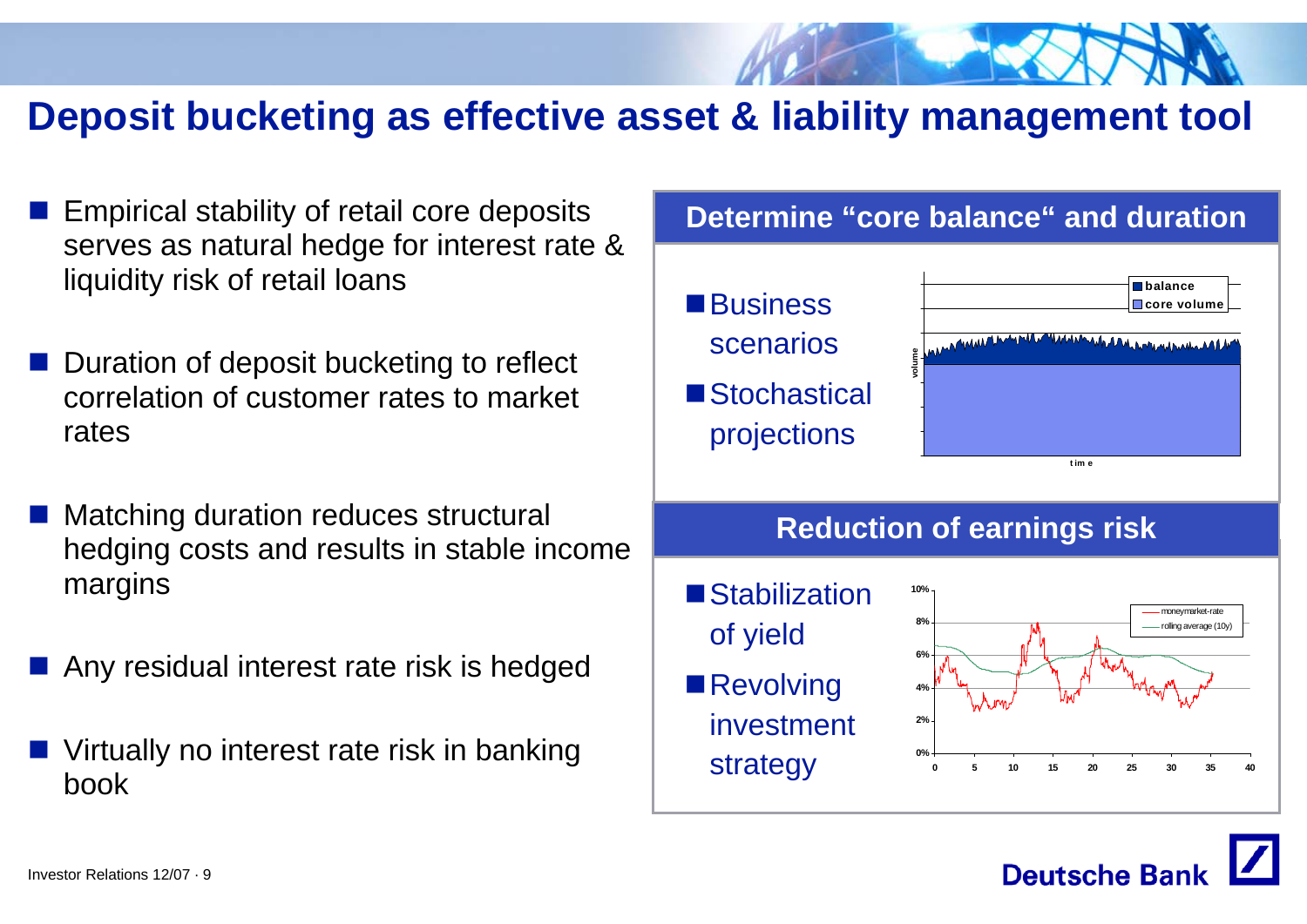

# **Daily cash flow projection and limits for the first 8 weeks**



- Daily cash flow projection based on contractual maturity
- $\frac{1}{2}$ Modelling of liabilities and loan assets with non-contractual maturities
- $\frac{1}{2}$ Cash flow limits for the first 8 weeks consider the impact from predefined stress events
- $\frac{1}{2}$ Framework includes limit for short-term wholesale funding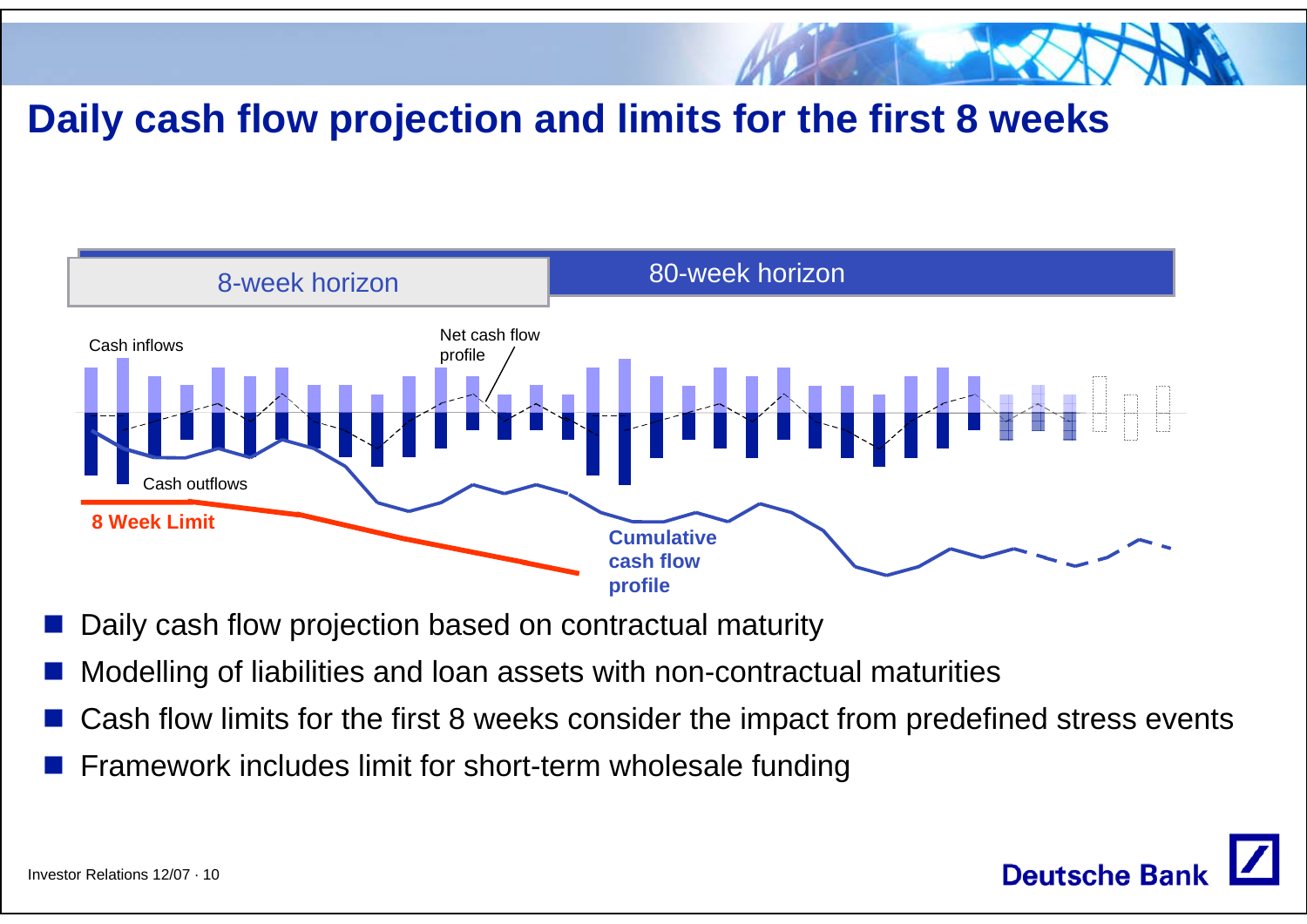# **Structural Funding Profile**

Further improvement due to long-term capital market issues and stable retail deposits



Г. Profile includes all assets and all liabilities with their contractual maturity

F. Assets and liabilities are included based on maturity modelling if a behavioural maturity better reflects their effective liquidity

**Deutsche Ban** 

- F. Equity is included as a permanently available source of liquidity
- F. Residual exposure at short end is limited to our tolerance for liquidity risk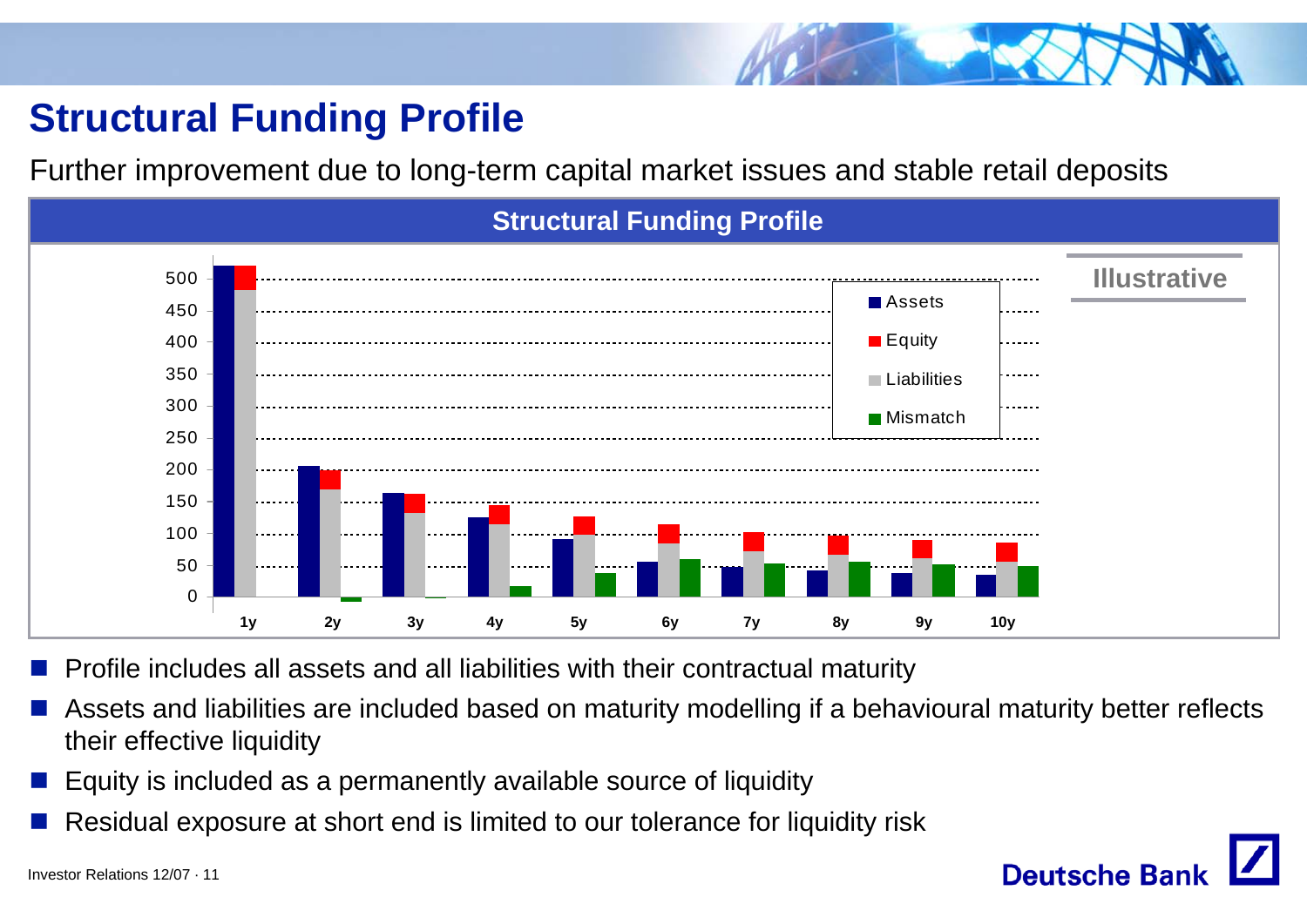

| <b>Organizational set-up</b>   |
|--------------------------------|
| 2 Asset & liability management |
|                                |
| 3 Funding strategy             |

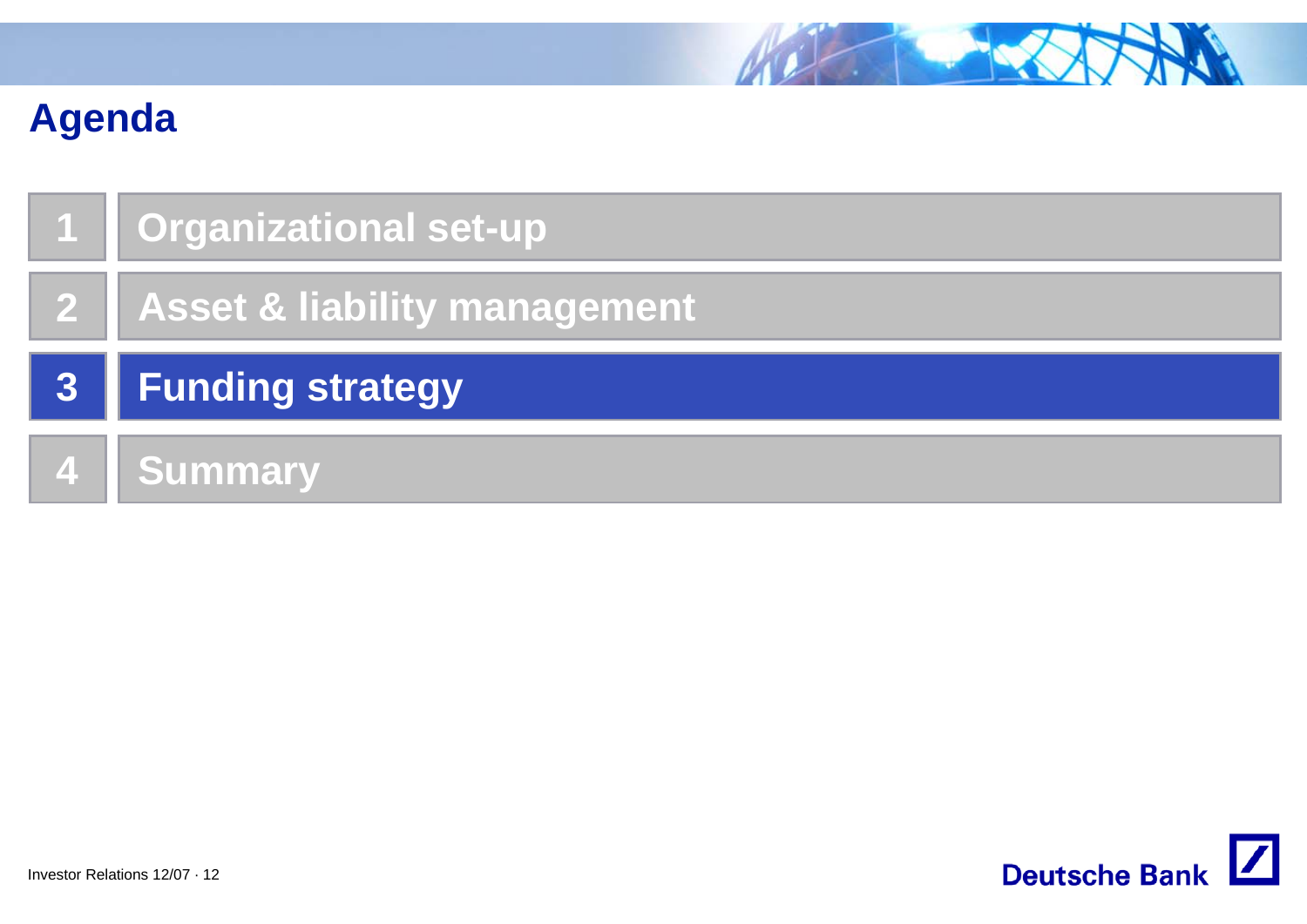### **Balance sheet structure boosted since IFRS implementation Illustrative Liabilities AssetsCash / Bank / Central bank(1) Equity Other assetsUnsecuredfunding Loans (net) Other(2) Securedfunding FinancialOther liabilities(3) assets**Total EUR 1.9 tnn and **Total EUR 1.9 tn** Note: Indicative figures as per 30 Sep 2007 (1) Includes Cash and due from banks, Interest-earning deposits with banks, Central bank funds sold and securities purchased under resale agreement (2) Includes Securities borrowed, Equity method investments, Premises and equipment (net), Intangible Assets, Income tax assets (3) Difference between total balance sheet and equity plus the non-accounting driven categories of secured, unsecured funding for the purpose of this presentation (i.e. mainly non-cash items)**Deutsche Bank**

Investor Relations 12/07 · 13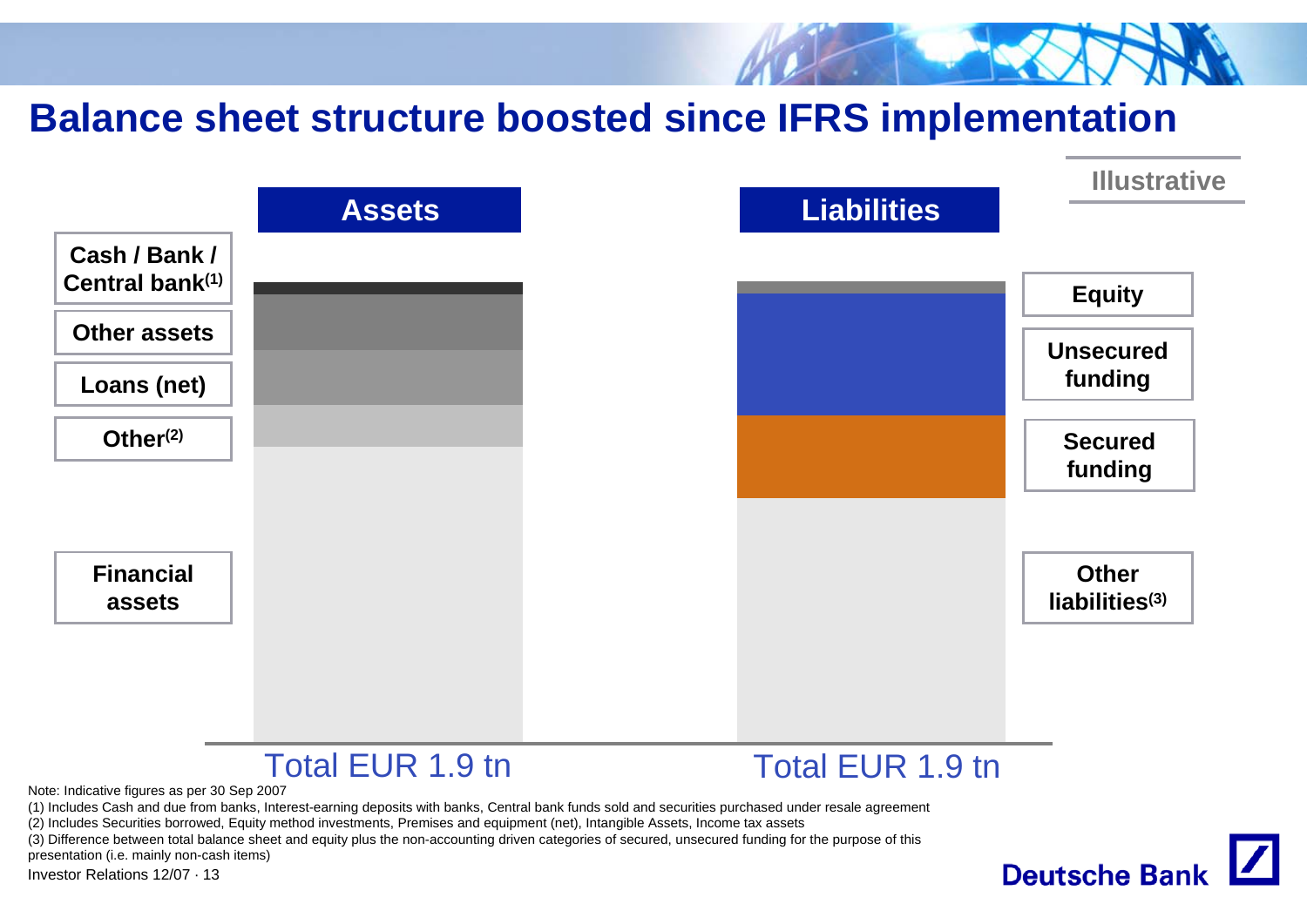## **Secured funding**

#### Repo market:

Deutsche Bank is a significant player in bilateral and tri-party repo and stock loan market. A substantial portion of the trading assets are funded on a secured basis, some of which through Central Bank tender operations

 $\frac{1}{2}$ Central bank access:

DB is clearer in many currencies (including USD, EUR, GBP, and JPY) and has central bank access across the regions.

- **Liquidity portfolio:** DB maintains liquidity portfolio as for central bank pledge across major hubs and time zones
- Unencumbered trading assets: Significant portion of remaining unsecured funded trading assets are highly liquid and ready available for secured funding



**Deutsche Ban** 

#### **Repo diversification by region and type**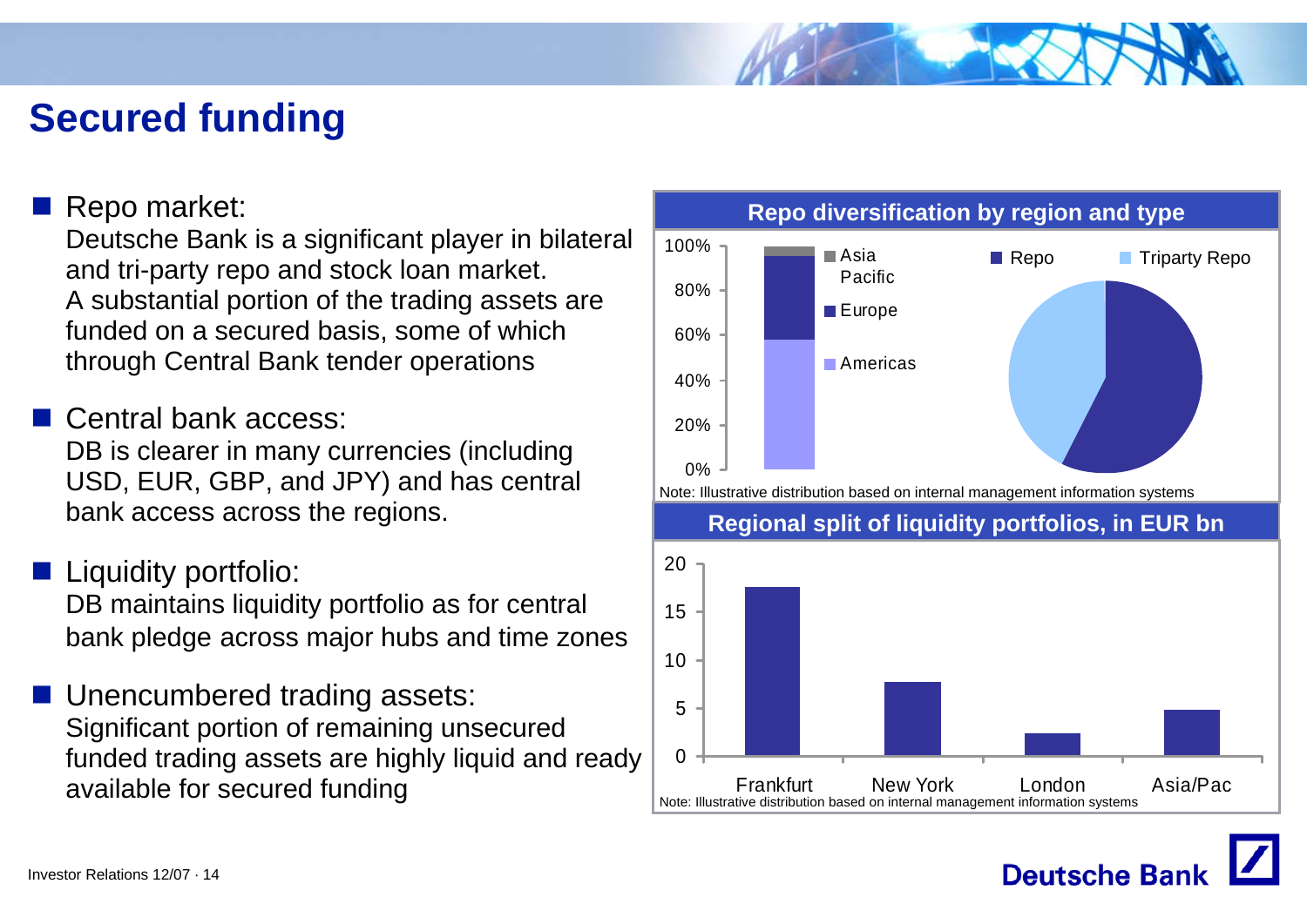

### **Broad and stable unsecured funding base**

### **Total unsecured funding diversification year-to-date, in EUR bn**



- P. The bank's unsecured funding base is well diversified over a broad range of products and markets
- F. Funding mix further strengthened by increase of stable deposit base and capital market issuances while reducing reliance on short-term wholesale funding
- F. Further significant growth in stable funding sources in 4Q2007

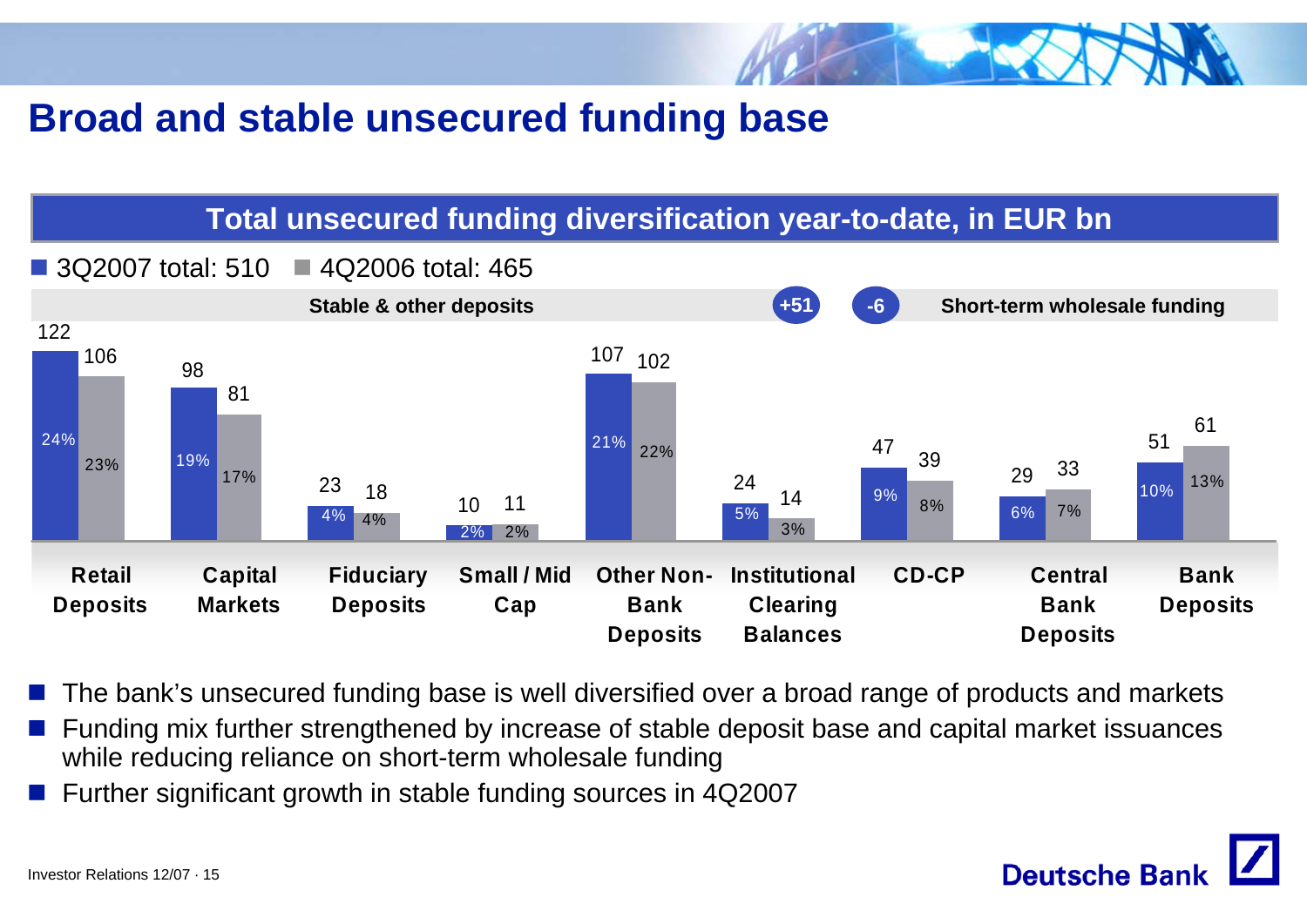

## **Deutsche Bank's issuance strategy**





Investor Relations 12/07 · 16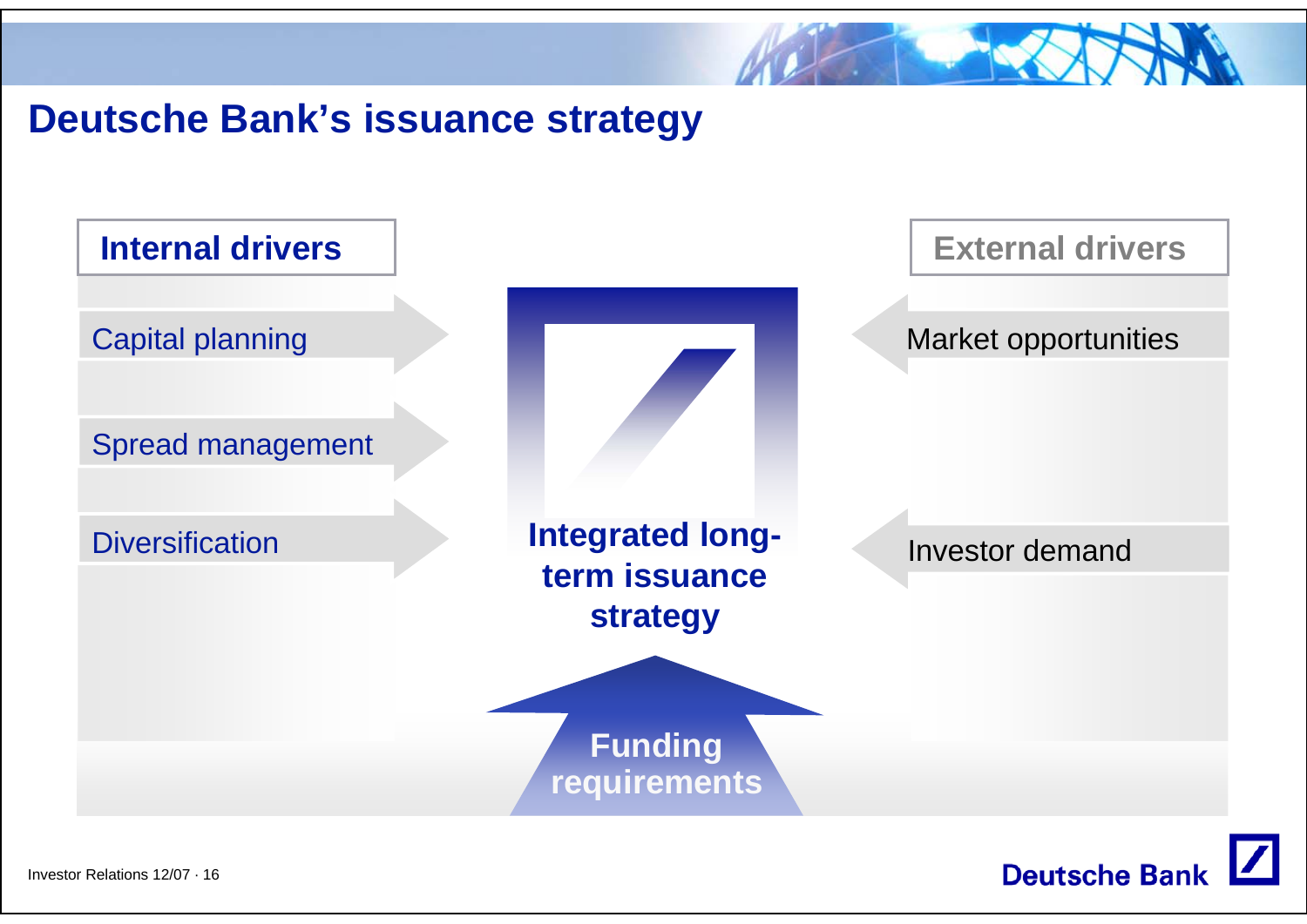

# **Capital markets issues are well diversified**

Total outstanding of EUR 98 bn\*



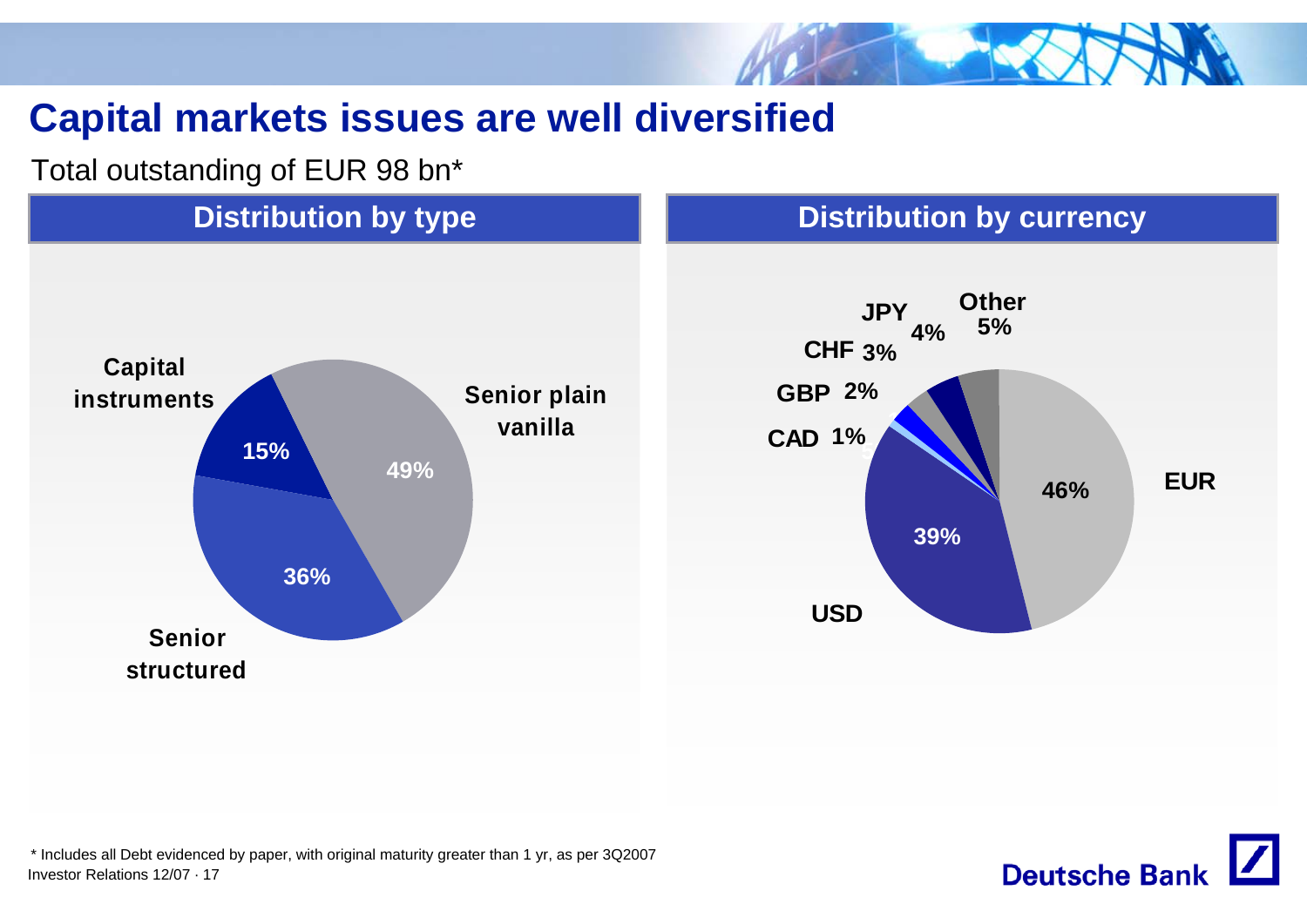### **Review of issuance plan 2007**

- $\mathbb{R}^2$  Orig. funding plan largely completed by end-July
	- $\,$   $\sim$  EUR 19bn based upon leading the cycle strategy
- $\mathbb{R}^2$  Treasury revised long-term funding plan in light of this summer's liquidity squeeze:
	- Diversify away from dislocated money markets
	- Prepare for market headline risk
	- Provide additional funding for business opportunities
- Г. Raised EUR 24 bn mid-August to mid-October:
	- Range of currencies and maturities (avg. 6 yrs)
	- Competing with banks-and-brokers for limited opportunities
	- 'Reopened' numerous 'closed' markets
- Г. Significant issues
	- Debut issuance in fixed rate US mkt with 5 and 10 yrs
	- Largest EUR-denominated senior issuance by a financial institution (EUR 3 bn 5yr issue)
	- Largest AUD issue by DB to date
	- Largest Samurai issuance by DB to date
	- Continued issuance in niche ccy, eg. CHF, SEK, SGD

#### **Issuance activity year-to-date, in EUR bn**



(in bps)

**Deutsche Ban**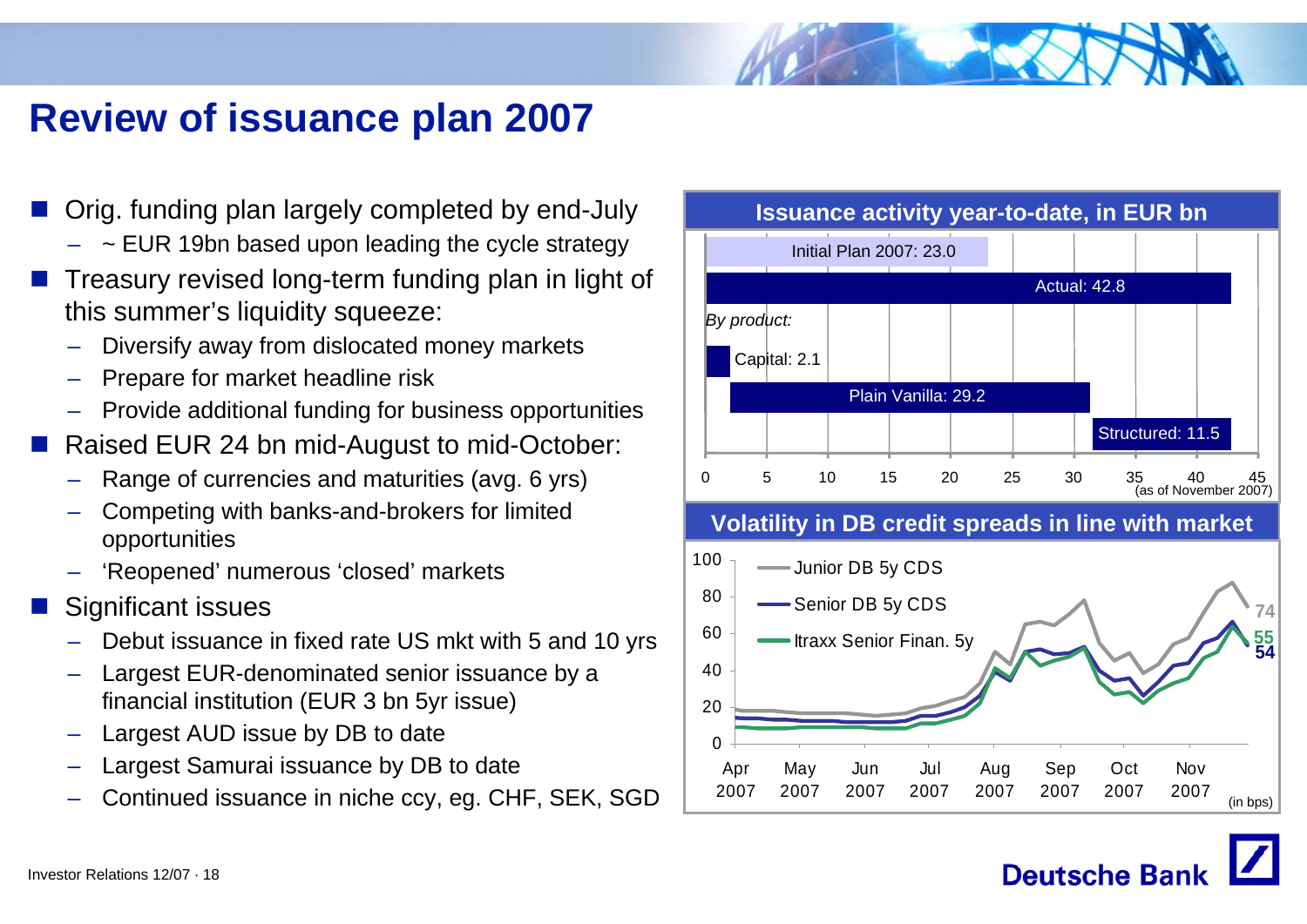# **Issuance plan 2008**

### Total issuance at EUR 38 bn

- p. Key demand drivers for issuance plan
	- Business growth
	- Diversify away from dislocated money markets
	- – Funding of 2008 maturities and partial pre-funding of 2009 maturities
- Key figures for base case
	- Issuance plan of EUR 38 bn increases capital markets outstandings to around EUR 130 bn at 2008 year-end
	- Average duration at 5 to 6 years
- $\mathbb{R}^3$  Low/high scenarios reflect uncertainty with regard to
	- Business demand
	- Market / spread development
	- – Plan will be reviewed regularly to reflect supply and demand changes
- We do not expect a rapid correction in the recent spread widening over 1Q2008 – Deutsche Bank has performed well vs. peers

#### **Capital markets issuance plan 2008, in EUR bn**

|                            |      | <b>Case</b> |             |
|----------------------------|------|-------------|-------------|
|                            | Low  | <b>Base</b> | <b>High</b> |
| <b>Capital instruments</b> | 1.5  | 2.0         | 2.5         |
| <b>Senior debt</b>         | 31.5 | 36          | 41.5        |
| <b>Total volume</b>        | 33   | 38          | 44          |

#### **Market & peer credit spreads, 5yr CDS in bps** 200  $\blacksquare$  15 Jun 150■16 Aug 05 Dec 10050 0ITRAXX BNP CS HSBC **Deutsche** UBS RBS Barclays JPM Citi MS Deutsche as<br>G<br>GS Nachovia Wachovia  $\overline{\mathbf{z}}$ Bear Lehman

# **Deutsche Ban**

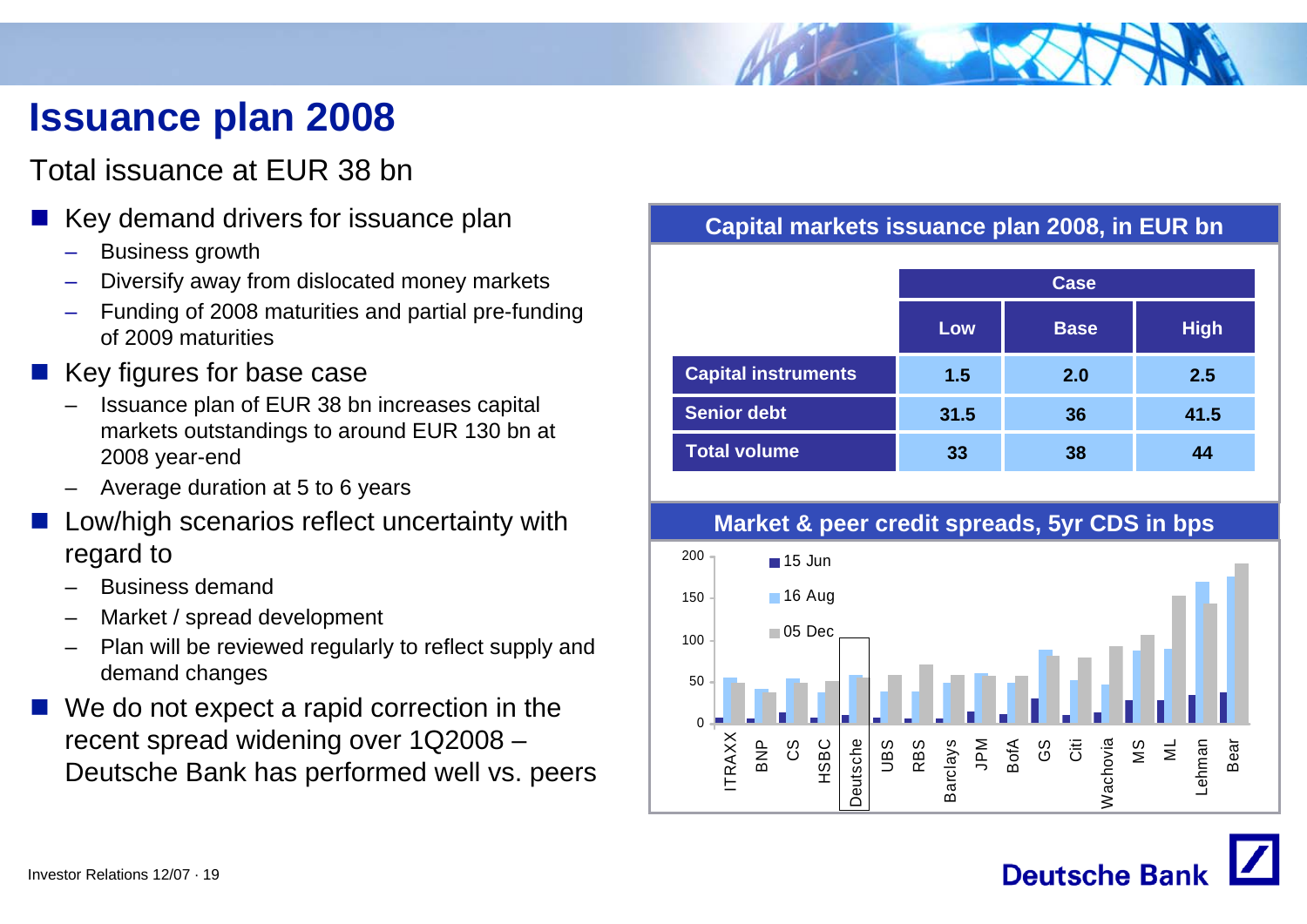

|                 | 1   Organizational set-up        |
|-----------------|----------------------------------|
|                 | 2   Asset & liability management |
|                 | 3 Funding strategy               |
| $\vert 4 \vert$ | <b>Summary</b>                   |

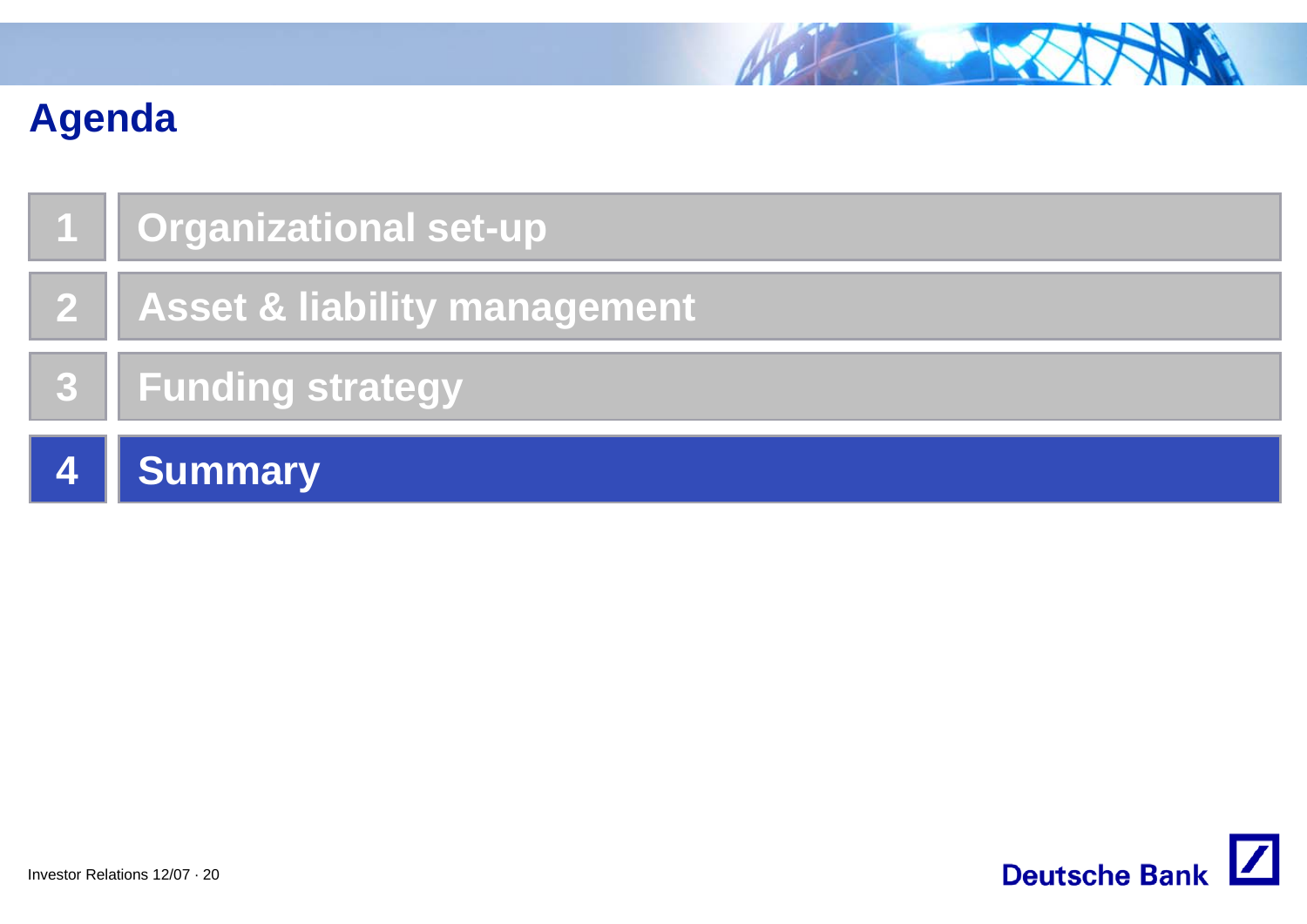

### **Summary**

**Virtually all banking book rate risk transferred into trading books**

**Significant duration extension in 2007**

**Strong growth in stable deposit base in 2007**

**Continuation of duration extension & stable deposit growth in 2008**